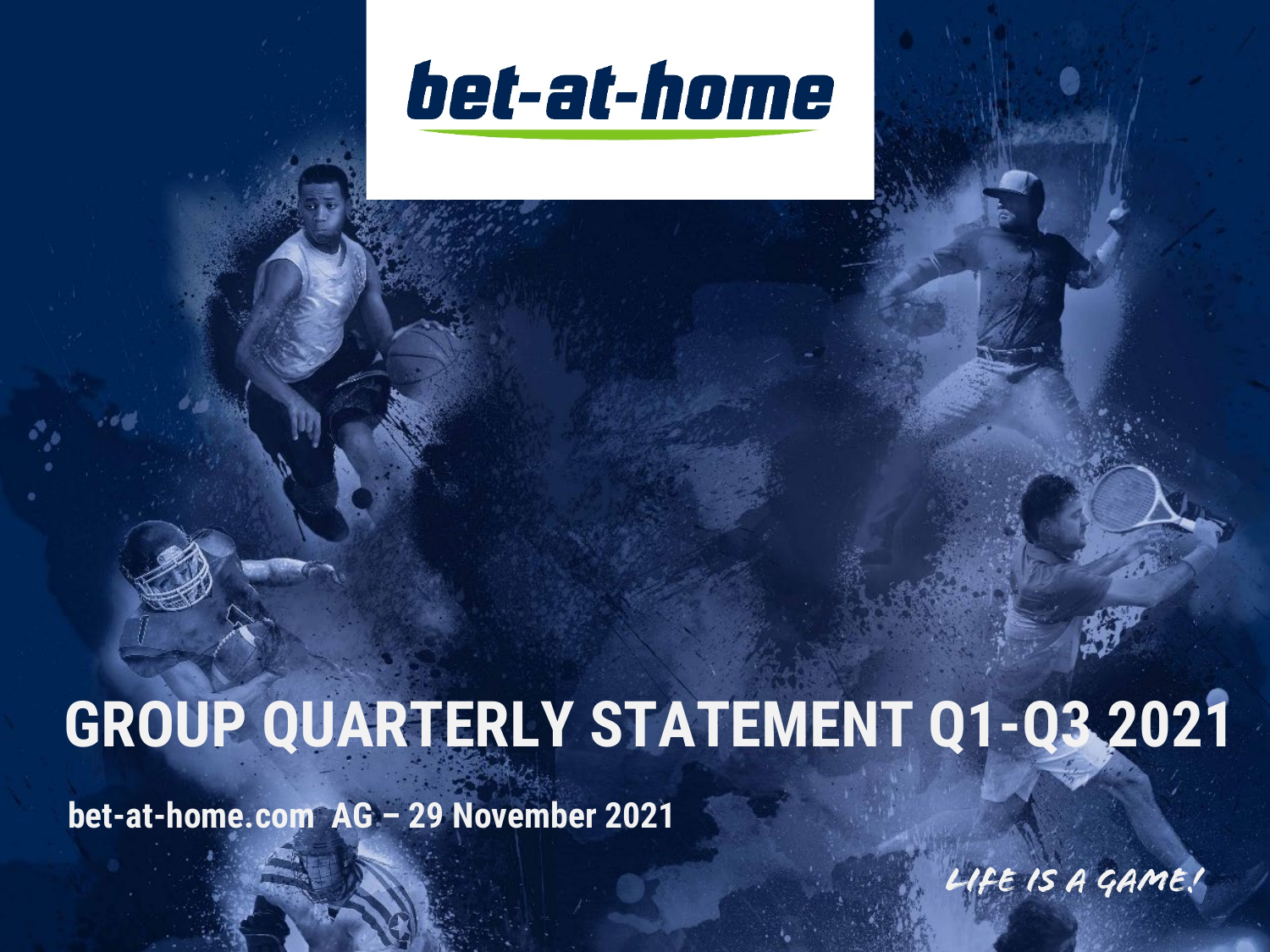# **REPORT BY THE MANAGEMENT BOARD**



#### **Dear ladies and gentlemen, dear shareholders,**

despite the still ongoing pandemic, all international sport events such as the European Soccer Championship or the Summer Olympics were held on schedule in the first nine months of the current financial year. With the return of this certain degree of normality in the sports betting sector, the bet-at-home.com AG Group generated a 27.3% increase in gross revenue from online sports betting to EUR 43.8 million in the first three quarters of 2021 compared to the same period of the previous year, which was heavily impacted by the COVID-19 pandemic. This contrasts with gross revenues from the Online-Gaming segment of EUR 35.8 million, which declined significantly year-on-year due to tighter restrictions in individual markets. Overall, gross betting and gaming revenues in the first three quarters of 2021 amounted to EUR 79.6 million, down 14.4% on the prior-year figure.

In the third quarter of 2021, customer lawsuits against a Maltese Group company in Austria for reimbursement of gaming losses in the online casino continued. Due to a ruling by the Austrian Supreme Court, it has been unclear since mid-October 2021 whether the bet-at-home.com AG Group will be able to enforce its legal opinion in Austrian courts, that it offers online casino lawfully in Austria, in the foreseeable future. Therefore, we as Management Board together with the Supervisory Board decided on 18 October 2021 to temporarily discontinue the online casino offering in Austria and to recognize further provisions for the customer lawsuits for reimbursement of player losses that have been pending in Austria to date. For the full year 2021, expenses in connection with the Austrian customer lawsuits are expected to amount to EUR 24.6 million. This material event will result in the cumulative result for the first three quarters of 2021 being negative. From the current perspective, we expect gross betting and gaming revenue for the full year 2021 to be between EUR 93 million and EUR 98 million and EBITDA between EUR -14 million and EUR -10 million.

#### **Franz Ömer**

**Michael Quatember**

**CEO**

**CEO**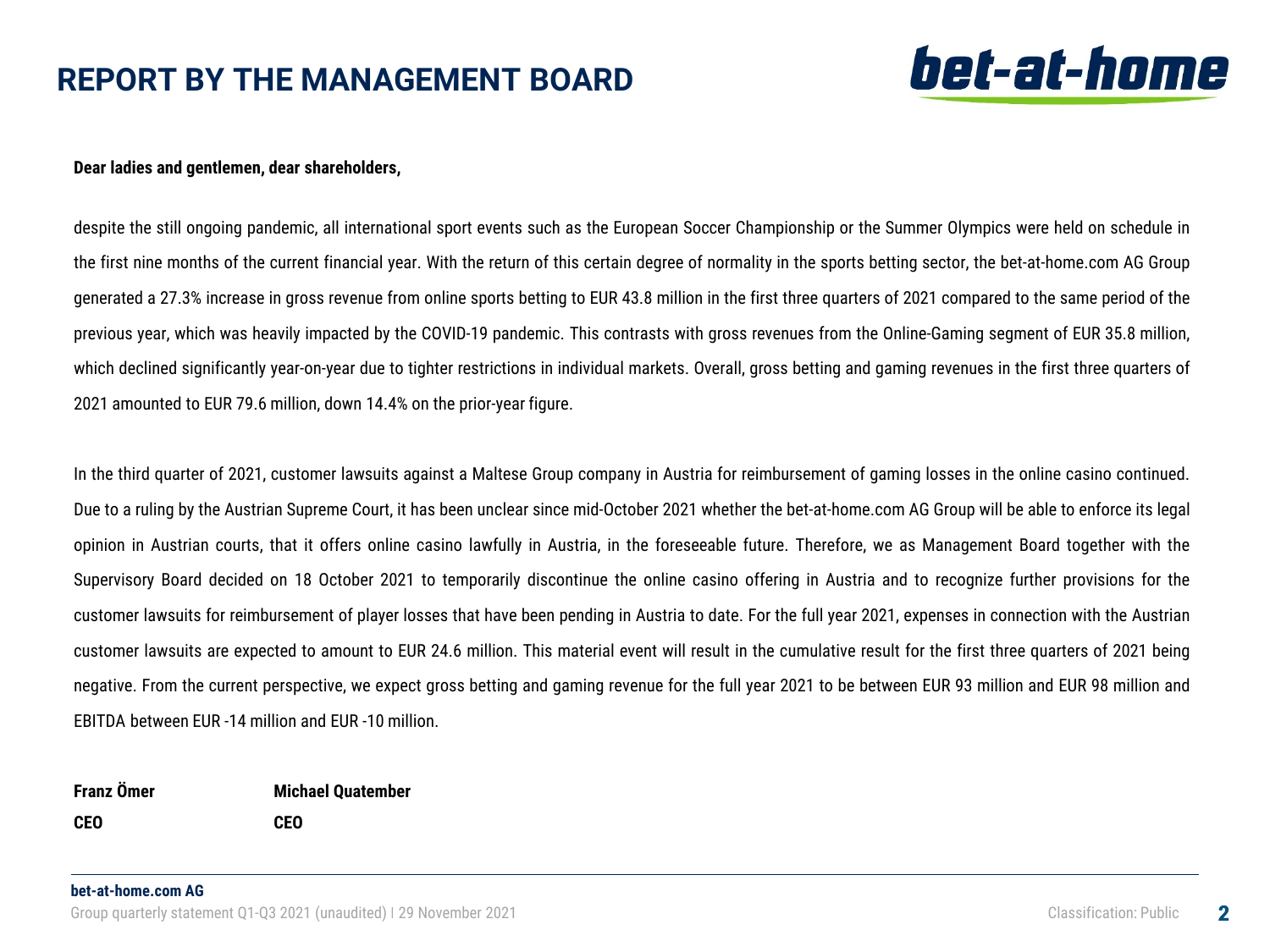# bet-at-home

### **Development of betting and gaming revenue in the first three quarters 2021**



- Gross revenue from online sports betting (betting volume less payouts for customer winnings) amounted to EUR 43.8 million in the first three quarters of 2021, up 27.3% on the previous year's level, which was heavily impacted by the COVID-19 pandemic (01/01-30/09/2020: EUR 34.4 million).
- Gross revenues from online gaming (gaming volume less payouts for customer winnings) decreased year-on-year to EUR 35.8 million due to restrictions in individual markets (01/01-30/09/2020: EUR 58.6 million).
- Overall, gross betting and gaming revenue in the first three quarters of 2021 amounts to EUR 79.6 million, down 14.4% year-on-year (Q1-Q3 2020: EUR 93.0 million).

#### **bet-at-home.com AG**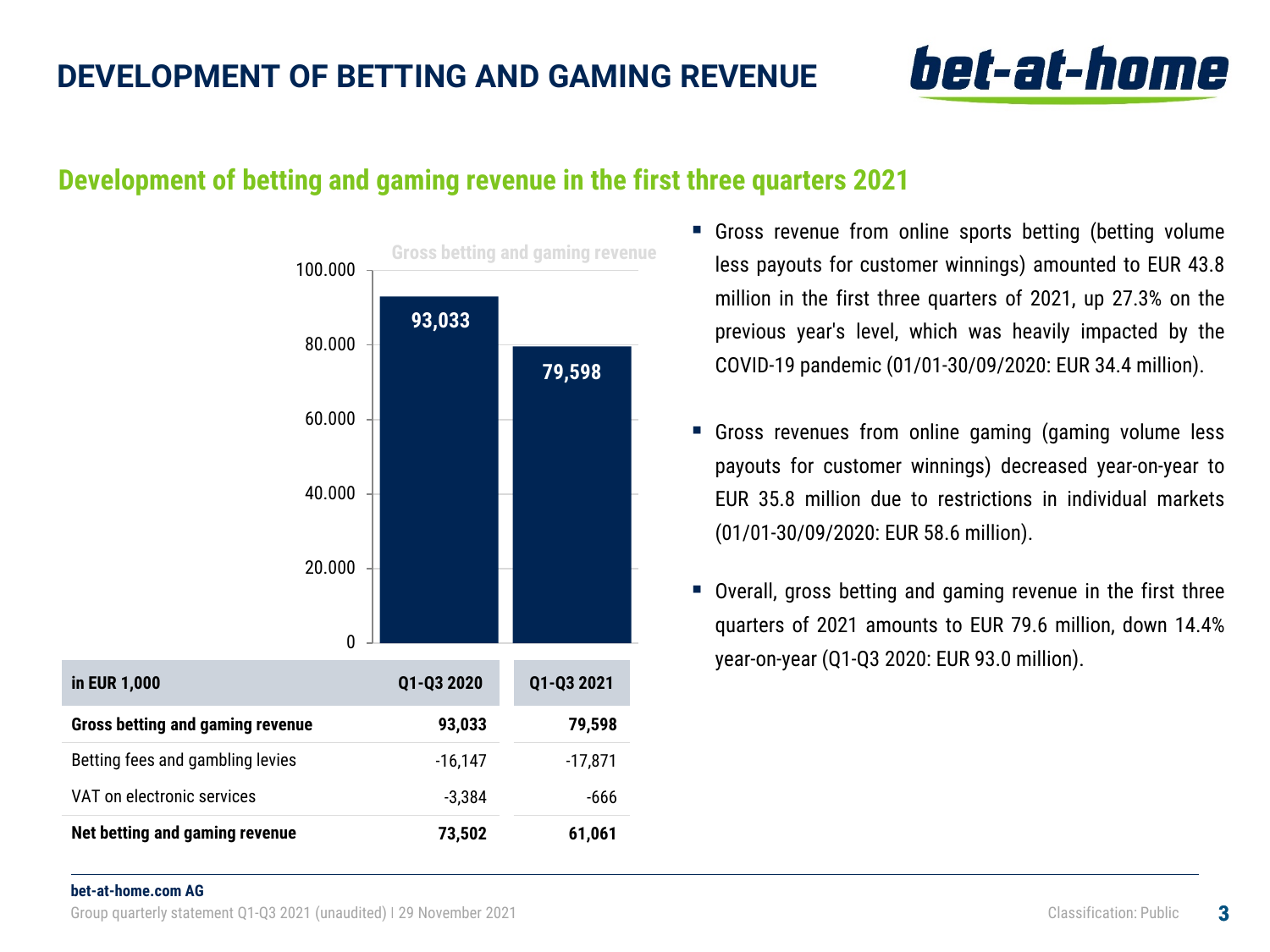

### **Segment reporting**

| 01/01-30/09/2021   in EUR 1,000  | <b>Online sports betting</b> | Online gaming $*$ | <b>Total</b> |
|----------------------------------|------------------------------|-------------------|--------------|
| <b>Betting and gaming volume</b> | 351,676                      | 969,914           | 1,321,590    |
| Paid out winnings                | $-307,874$                   | $-934.118$        | $-1,241,992$ |
| Gross betting and gaming revenue | 43,802                       | 35,796            | 79,598       |
| Betting fees and gambling levies | $-8,411$                     | $-9.460$          | $-17,871$    |
| VAT on electronic services       | -41                          | $-625$            | $-666$       |
| Net betting and gaming revenue   | 35,350                       | 25,711            | 61,061       |

| 01/01-30/09/2020   in EUR 1,000         | <b>Online sports betting</b> | Online gaming $*$ | <b>Total</b> |
|-----------------------------------------|------------------------------|-------------------|--------------|
| <b>Betting and gaming volume</b>        | 303,881                      | 1,793,516         | 2,097,397    |
| Paid out winnings                       | $-269,477$                   | $-1,734,888$      | $-2,004,365$ |
| <b>Gross betting and gaming revenue</b> | 34,405                       | 58,628            | 93,033       |
| Betting fees and gambling levies        | $-6,332$                     | $-9.815$          | $-16,147$    |
| VAT on electronic services              | -141                         | $-3.243$          | $-3,384$     |
| Net betting and gaming revenue          | 27,932                       | 45,570            | 73,502       |

\* includes casino, live casino, vegas games, poker and virtual sports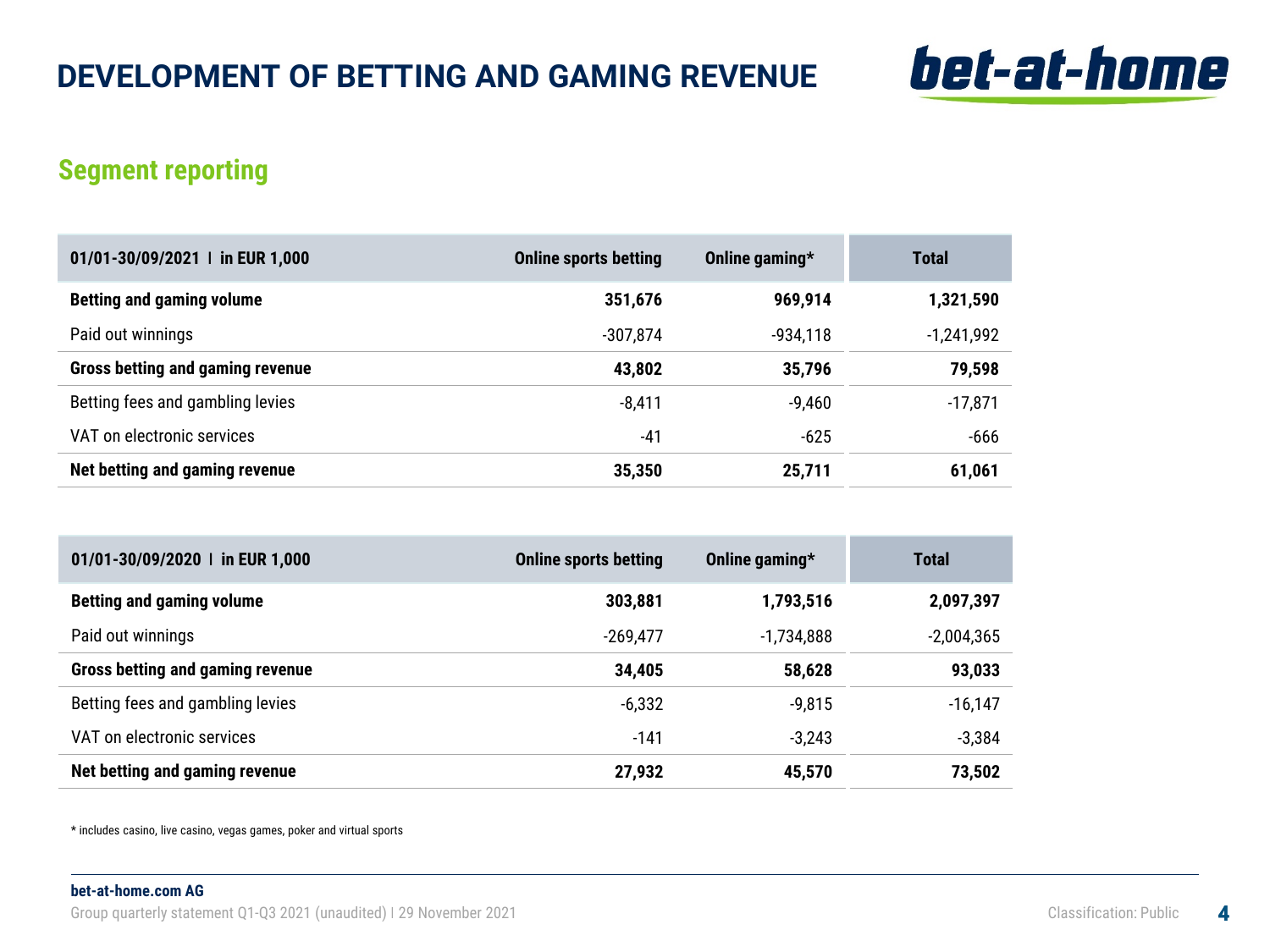# **DEVELOPMENT OF MAJOR EXPENSES**



### **Marketing and personnel expenses in the first three quarters of 2021**



**Marketing expenses**

- At EUR 21.6 million, marketing expenses in the first three quarters of 2021 are slightly higher than in the same period of the previous year (Q1-Q3 2020: EUR 21.4 million).
- Personnel expenses of EUR 14.2 million in the first three quarters of 2021 are lower than in the same period of the previous year (Q1-Q3 2020: EUR 14.6 million)

#### **bet-at-home.com AG**

**Marketing expenses 21,365 21,565**

**Personnel expenses 14,635 14,184**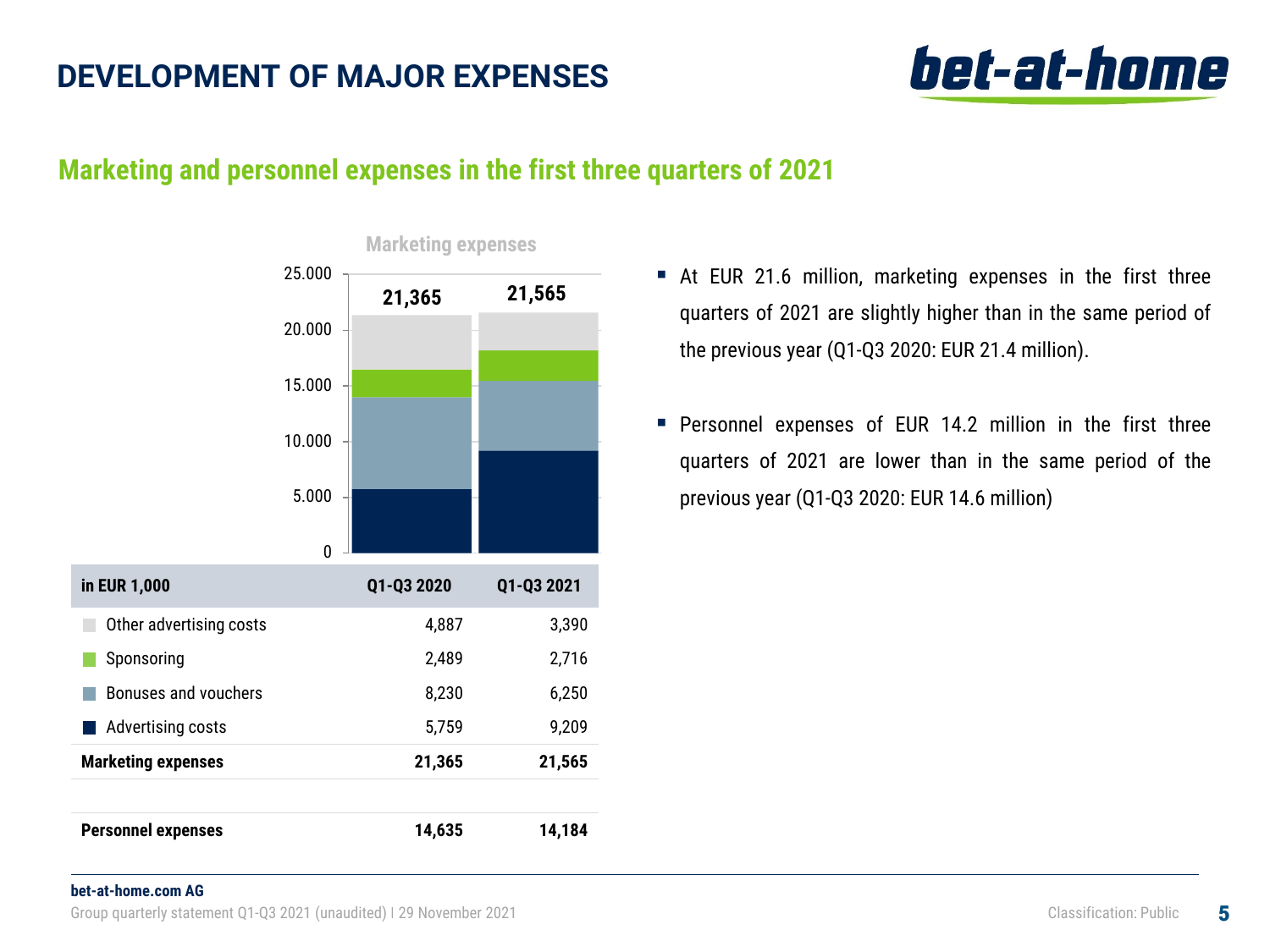# **LIQUIDITY SITUATION**



### **Development of cash & cash equivalents**



 Taking into account the equity-reducing distribution of a dividend in May 2021 in the amount of EUR 17.5 million - thus EUR 2.50 per share - the level of cash and cash equivalents and short-term time deposits within the bet-at-home.com AG Group as of September 30, 2021 totals **EUR 41.9 million** (December 31, 2020: EUR 56.8 million).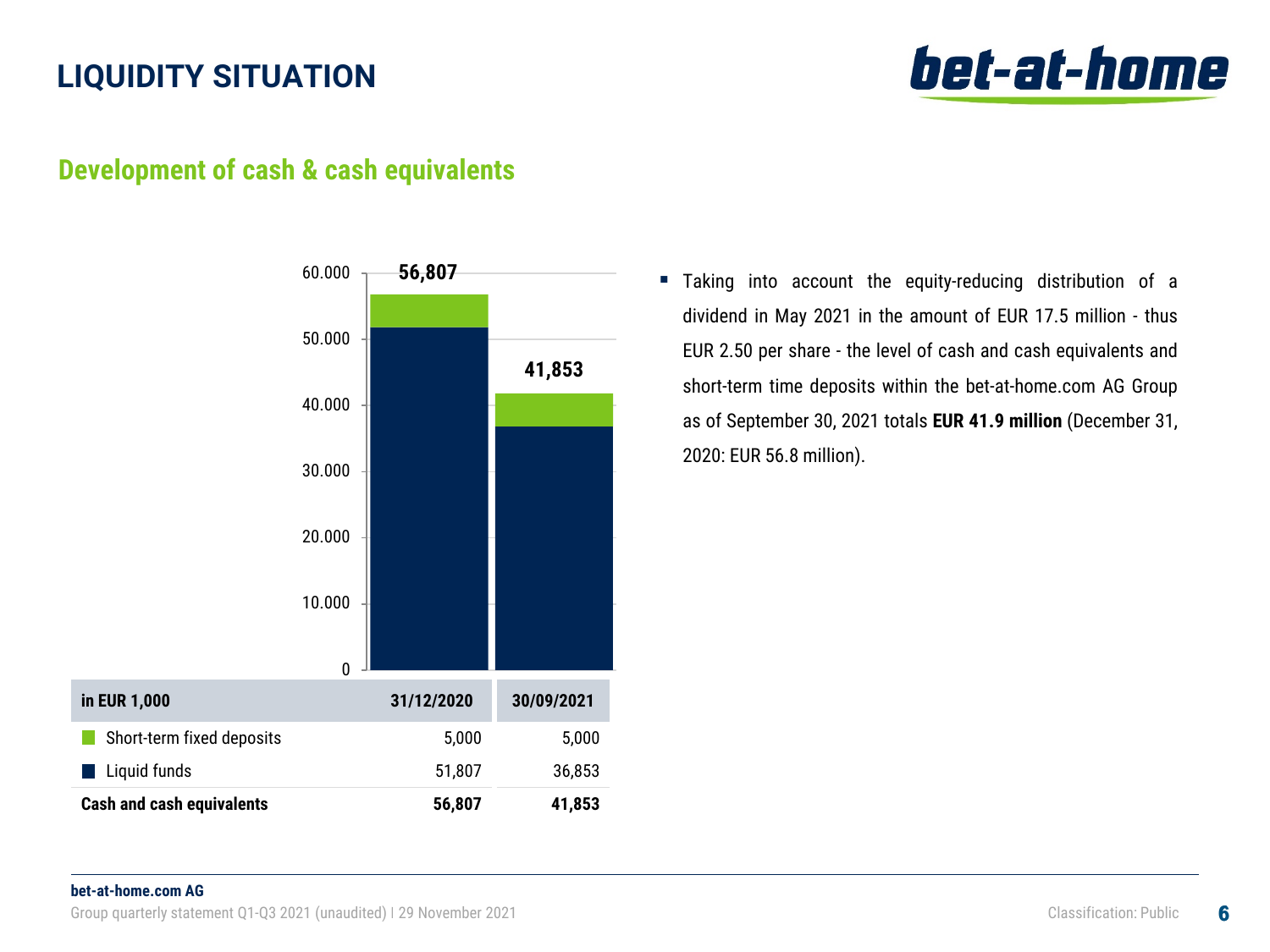# **THE SHARE**

bet-at-home

## **Performance compared to the DAX and SDAX**



### **CHARACTERISTICS**

| <b>ISIN</b>      | DE000A0DNAY5   |
|------------------|----------------|
| Stock exchange   | Frankfurt      |
| Market segment   | Prime Standard |
| Number of shares | 7.018.000      |
|                  |                |

### **FUNDAMENTALS 30/09/2021**

| Market capitalisation   | EUR 166.0 million |
|-------------------------|-------------------|
| Cash & cash equivalents | EUR 41.9 million  |
| Enterprise Value*       | EUR 124.1 million |

\*) Enterprise Value = market capitalisation – cash & cash equivalents

### **SHAREHOLDER STRUCTURE**

| <b>Betclic Everest SAS</b> | 53.90% |
|----------------------------|--------|
| <b>Freefloat</b>           | 45.10% |
| Management                 | 1.00%  |

#### **bet-at-home.com AG**

Group quarterly statement Q1-Q3 2021 (unaudited)  $\vert$  29 November 2021 Classification: Public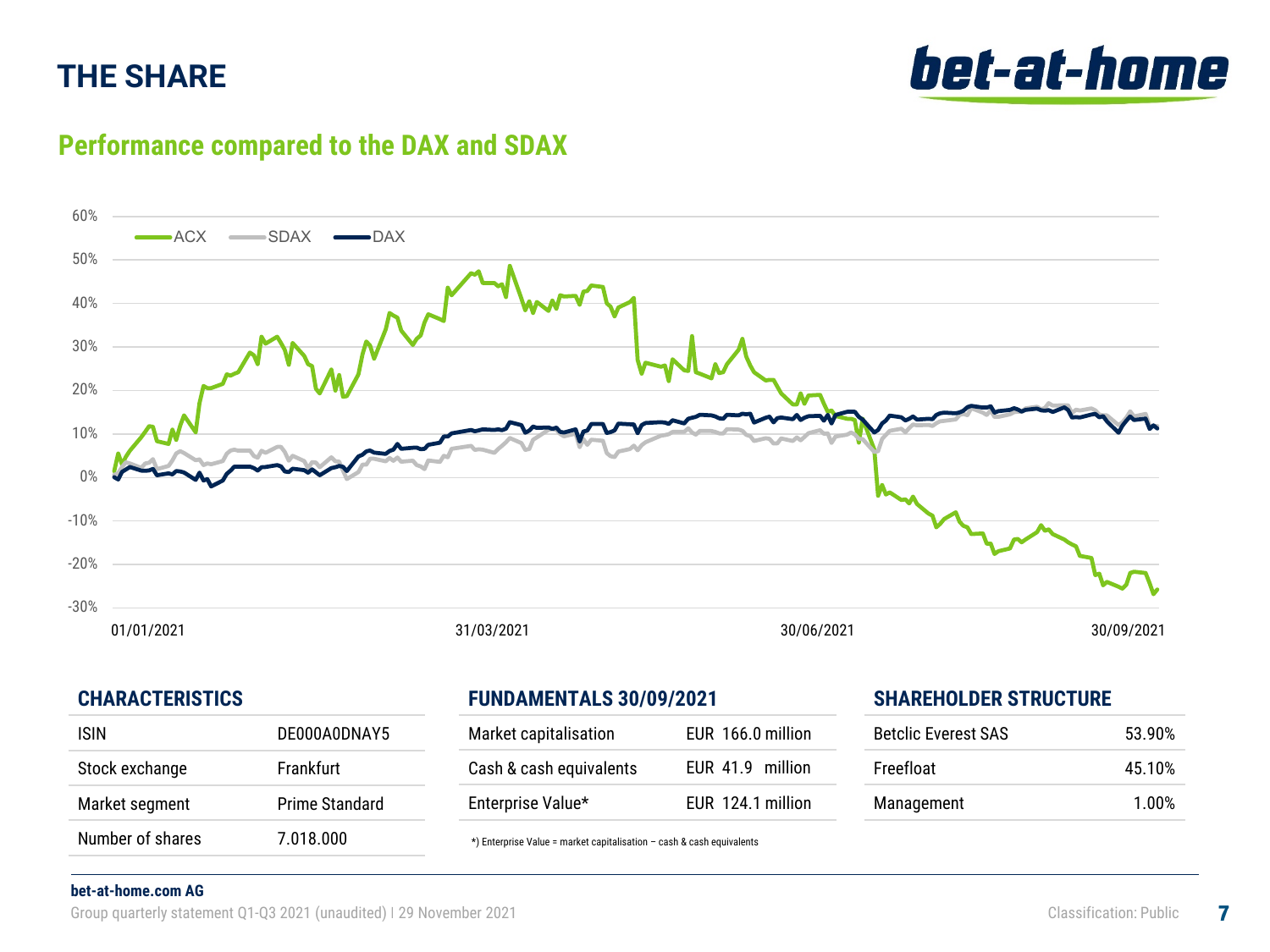# **OUTLOOK**



### **Guidance variation report**

Due to the decision to provisionally discontinue the offering of online-casino in Austria in October 2021 and the recognition of further provisions due to player lawsuits for the repayment of gaming losses, the guidance for the financial year 2021 was adjusted in an adhoc announcement on 18 October 2021 as follows:

- **Gross betting and gaming revenue: 93 million EUR to 98 million EUR**  (previous: 100 million EUR to 110 million EUR)
- **EBITDA: -14 million EUR to -10 million EUR**  (previous: 8 million EUR to 10 million EUR)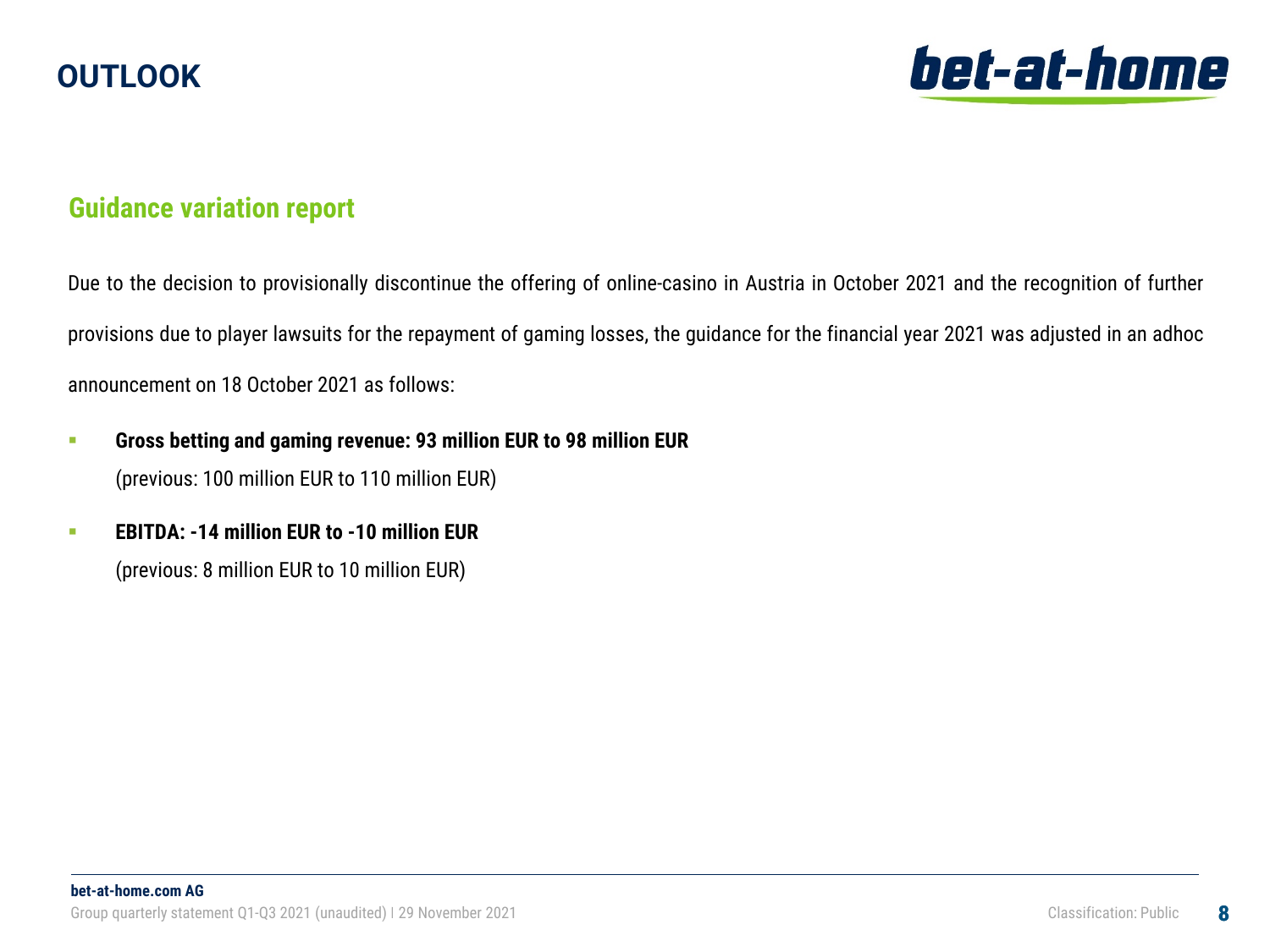# **INVESTOR RELATIONS**





### **FINANCIAL CALENDAR 2021**

07/03/2022 Full Year Results 2021

### **Klaus Fahrnberger**

Head of Investor Relations

+49 211 179 34 770

ir@bet-at-home.com

www.bet-at-home.ag